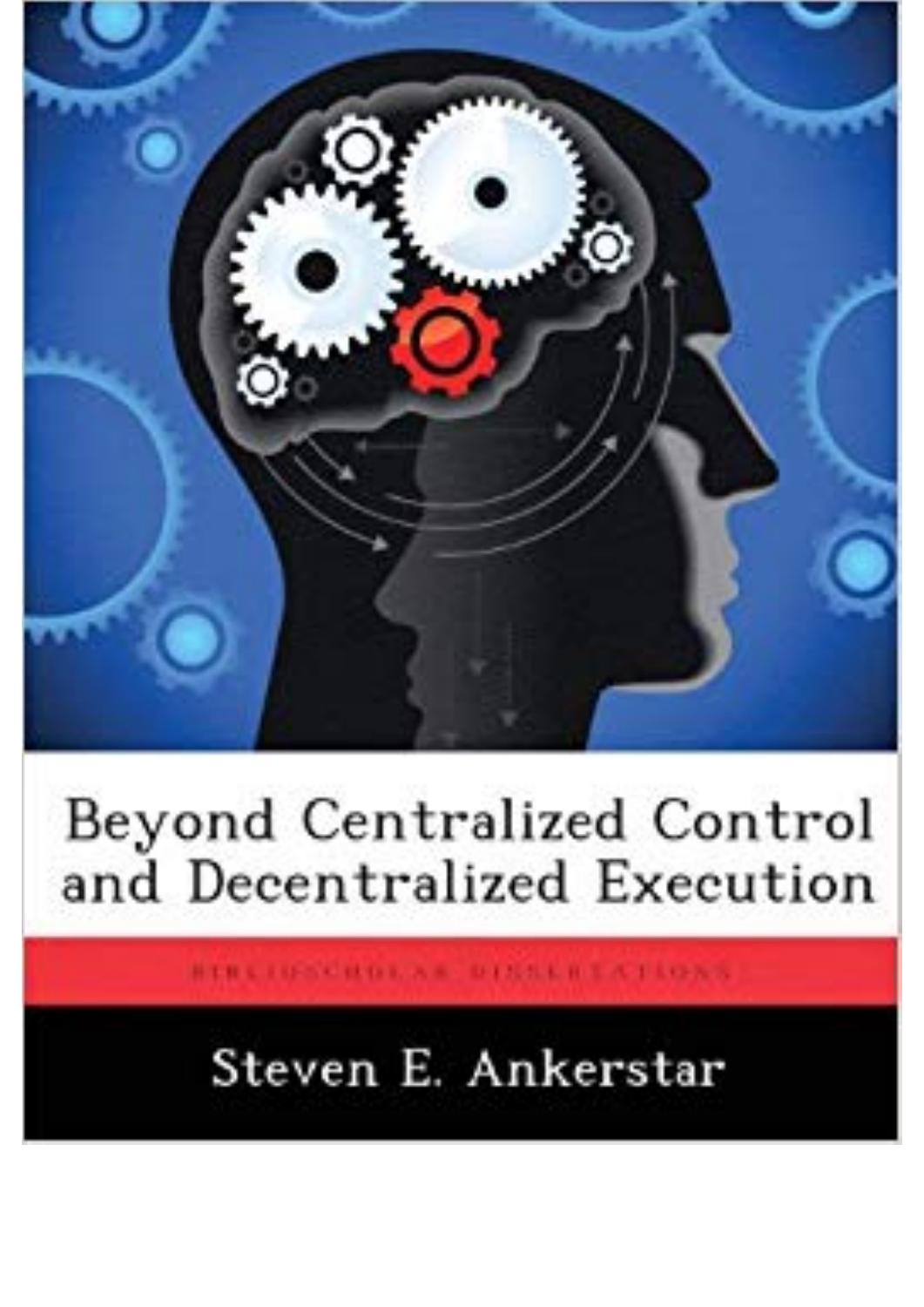*Steven E. Ankerstar*

**Beyond Centralized Control and Decentralized Execution**

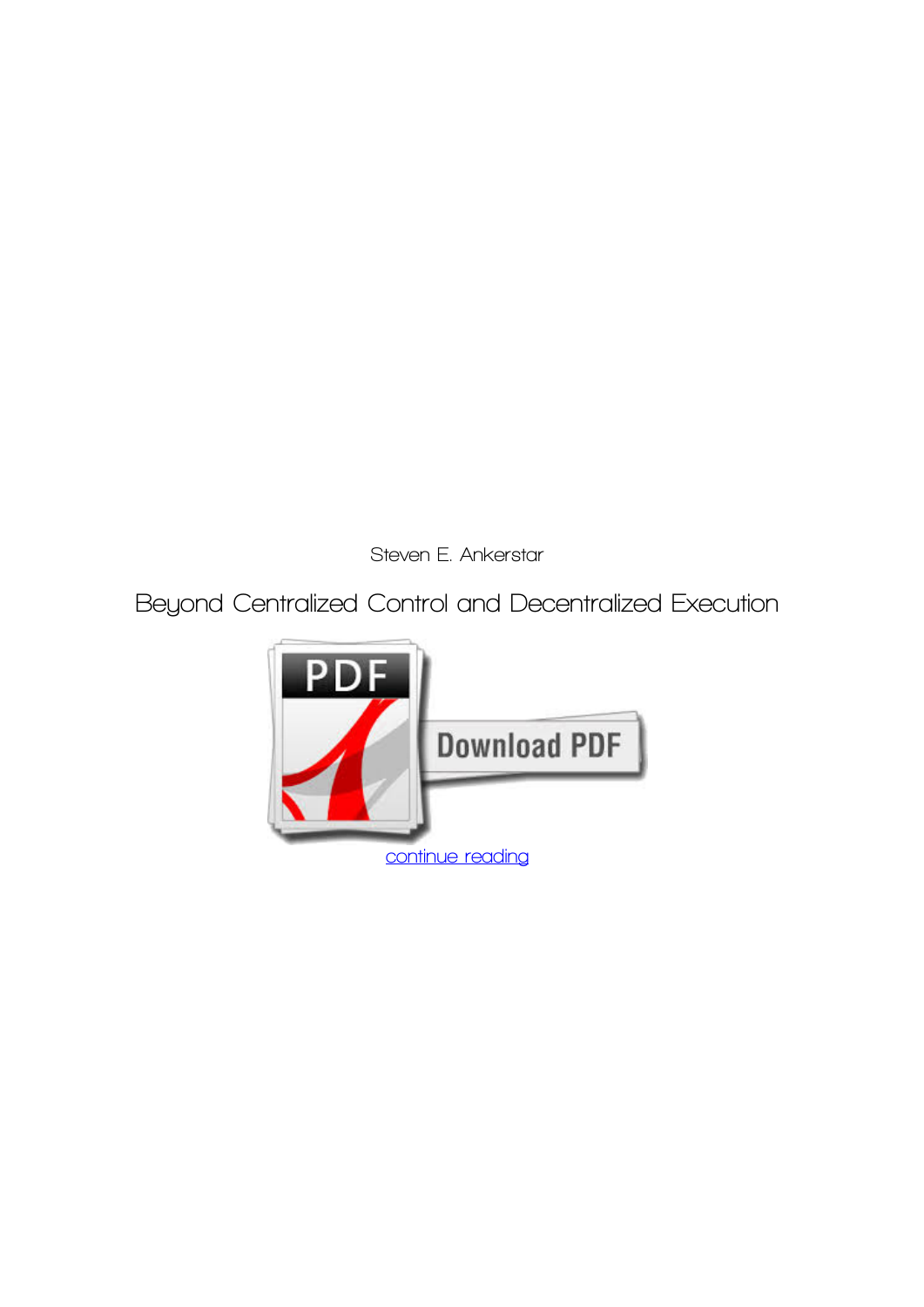**The objective of this thesis is to analyze the role of centralized execution in air power doctrine. The issue is in the usage of the word "centralized execution" itself. Nevertheless, analysis showed that the issue was more deeply than merely a shift toward centralized execution. My study demonstrates that the Surroundings Force needs to abandon the terminology in its expert tenet of air flow power. The truth is, history proves that frequently this is not the case. Accurate centralized execution--using technology to literally execute tactical occasions from afar--presents its group of problems. Doctrine must be clarified to remove this confusion. This debate over what some would refer to as "simple semantics" can be grounded in the strategic goals sought when employing surroundings power. The Joint Push Surroundings Component Commander (JFACC) is in charge of employing air capacity to achieve strategic effectiveness. Therefore, the craze toward close control (incorrectly referred to as centralized execution) is due to the desire and ability to control the strategic results created by tactical procedures. It is period for the Air Force to move beyond centralized control and decentralized execution to a deeper knowledge of the contextual factors leading senior leaders to actively involve themselves into tactical functions. Both doctrine and teaching emphasize tactical effectiveness, duping battle fighters into believing that tactical efficiency is critical to strategic efficiency. These terms should certainly describe the amount of control exercised by senior leaders over tactical functions. This term is not clearly described in doctrine and its own sister term, decentralized execution, is incorrectly defined. Future JFACCs will determine the correct level of control required within their circumstance, and operators should not be surprised if the JFACC chooses close control. Air Force leaders seem to fully understand this, but tactical operators usually do not.**



**[continue reading](http://bit.ly/2Tge8Fv)**